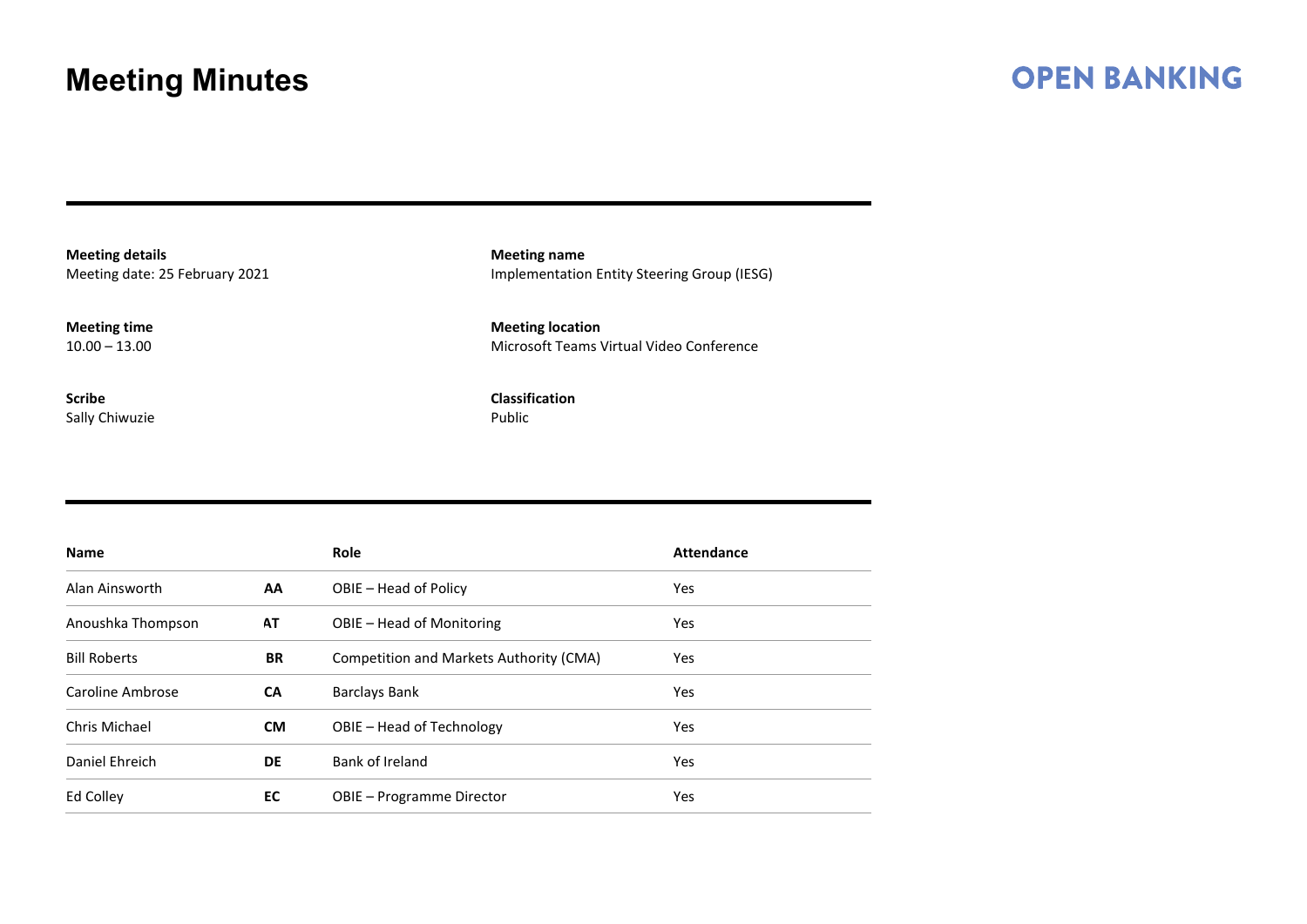### **OPEN BANKING**

| Emma Lovell              | <b>EL</b>  | Learning Standards Board            | Yes |  |
|--------------------------|------------|-------------------------------------|-----|--|
| Faith Reynolds           | <b>FR</b>  | Independent Consumer Representative | Yes |  |
| Gary Sheen               | GS         | <b>Tesco Bank</b>                   | Yes |  |
| Gavin Littlejohn         | GL         | Fintech Representative              | Yes |  |
| Ghela Boskovich          | <b>GB</b>  | Fintech Representative              | Yes |  |
| Helene Oger-Zaher        | <b>HOZ</b> | <b>Financial Conduct Authority</b>  | Yes |  |
| <b>Hetal Popat</b>       | HP         | <b>HSBC</b>                         | Yes |  |
| <b>Hilary Plattern</b>   | <b>HPL</b> | <b>PSR</b>                          | Yes |  |
| Ian Major                | IM         | <b>TPP Representative</b>           | Yes |  |
| Imran Gulamhuseinwala    | IG         | OBIE - Trustee/Chair                | Yes |  |
| Jesper Akesson           | JA         | Guest                               | Yes |  |
| John Gathergood          | JG         | Guest                               | Yes |  |
| Mark Chidley             | <b>MCH</b> | Independent SME Representative      | Yes |  |
| Matt Cox                 | <b>MC</b>  | Nationwide                          | Yes |  |
| Nicola Patricia McCleery | <b>NPM</b> | Danske Bank                         | Yes |  |
| Phillip Mind             | <b>PM</b>  | <b>UK Finance</b>                   | Yes |  |
| Richard Koch             | <b>RK</b>  | OBIE (Guest)                        | Yes |  |
| <b>Richard Mould</b>     | <b>RM</b>  | OBIE (Guest)                        | Yes |  |
| <b>Richard Newman</b>    | <b>RN</b>  | OBIE - Chief of Staff               | Yes |  |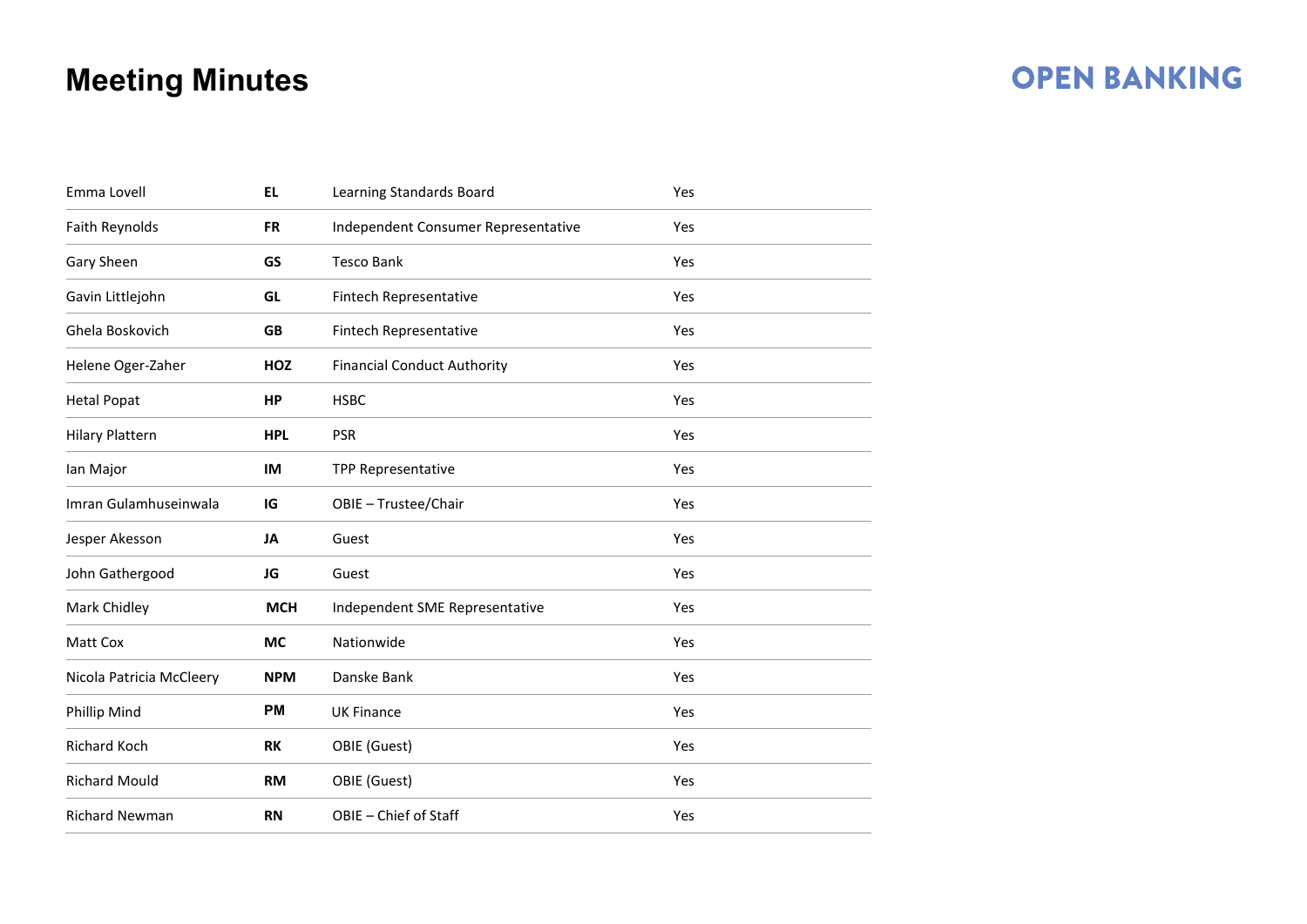### **OPEN BANKING**

| <b>Robert White</b>      | <b>RW</b>  | Santander                                 | Yes                       |  |
|--------------------------|------------|-------------------------------------------|---------------------------|--|
| Roy Hutton               | <b>RH</b>  | <b>Allied Irish Bank</b>                  | Yes                       |  |
| Sally Chiwuzie           | <b>SC</b>  | <b>OBIE IESG Secretariat</b>              | Yes                       |  |
| <b>Thaer Sabri</b><br>TS |            | <b>Electronic Money Association</b>       | Yes                       |  |
|                          |            |                                           |                           |  |
| <b>Apologies</b>         |            |                                           |                           |  |
| <b>Name</b>              |            | <b>Role</b>                               | <b>Delegate</b>           |  |
| Carly Nimmo              | <b>CN</b>  | <b>HMT</b>                                | N/A                       |  |
| Daniel Globerson         | DG         | NatWest Group                             | Stephen Wright (SW)       |  |
| Simon McDougall          | <b>SMD</b> | <b>Information Commissioners Office</b>   | Jenny Vega Destello (JVD) |  |
| Stephen Smith            | SS         | Richard Rous (RR)<br>Lloyds Banking Group |                           |  |
|                          |            |                                           |                           |  |

#### **No. Agenda item**

#### **1.a – 1.b HOUSEKEEPING: MINUTES AND ACTION LOG**

- 1.1. **IG** welcomed IESG members to the Microsoft Teams virtual video conference.
- 1.2. **IG** asked to swap agenda item *2.d (CRM / CoP Deep Dive)* to bring forward to accommodate external guests. IG introduced a new addition to IESG, Fiona Hamilton, who will join at the next IESG meeting in March 2021 as the Head of Standards.
- 1.3. **IG** informed IESG members that there was a problem with the recording last month, hence minutes were circulated earlier than usual to give everyone an opportunity to feedback any amends. **IG** advised that in future, the meetings will be double recorded to avoid this happening and appreciated IESG members' understanding. **IG** added that feedback was received by **FR** on the minutes, and revisions have been incorporated. On this basis, **IG** approved the minutes for the January IESG.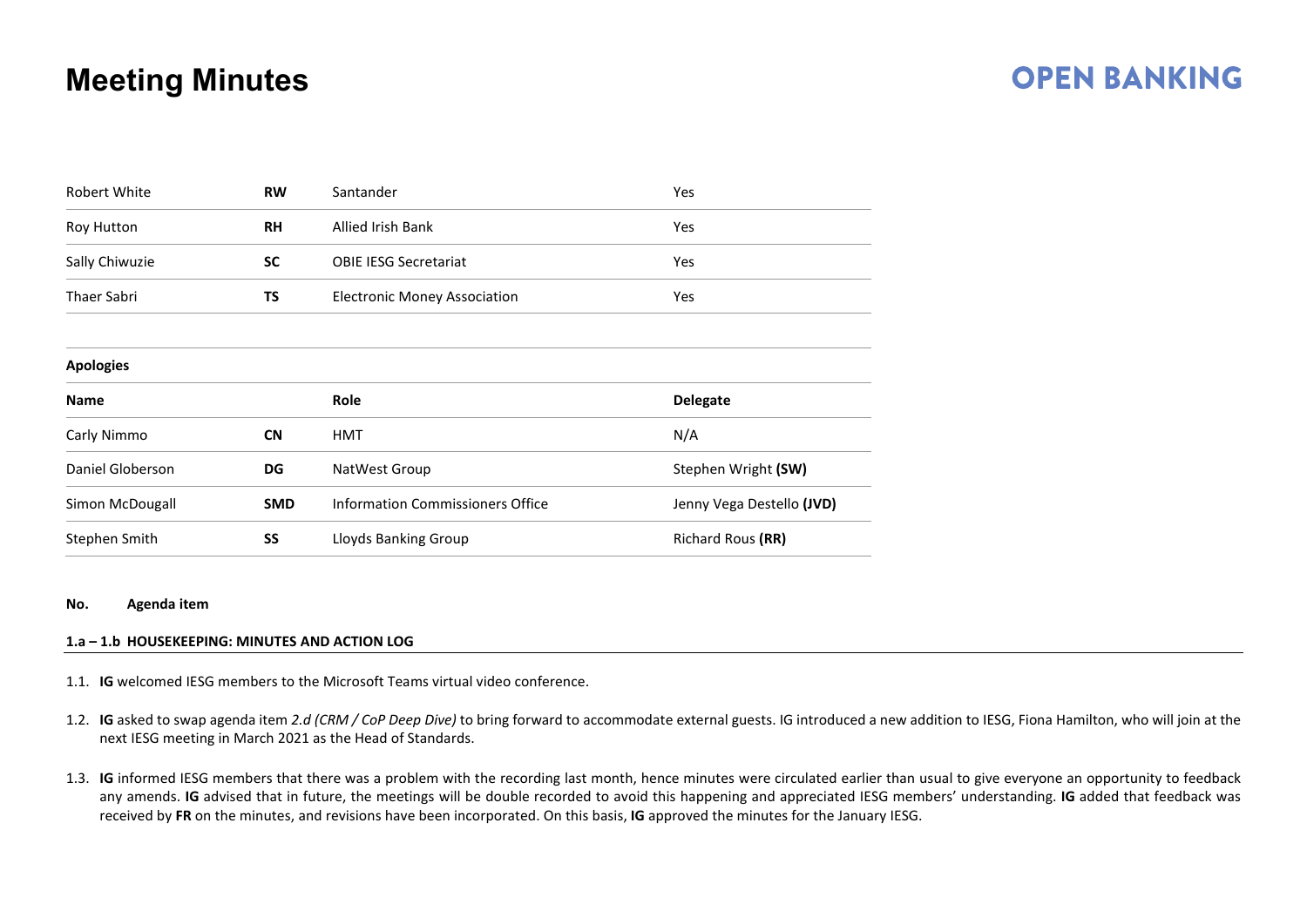### **OPEN BANKING**

#### *APPROVAL – IESG\_APR\_LOG\_092 – January IESG Minutes - IG approved the minutes from the January IESG.*

- 1.4. **IG** referred IESG members to the open actions on slide 15.
- 1.5. With regard to action #*478 (KPI Dashboards – The various ways of measuring API availability to be discussed internally within OBIE, taken to PMG and brought back to IESG in January 202*1), **IG** advised that this is in the pack for discussion and on that basis, closure is agreed.
- 1.6. With regard to action #479 *(A2(c)(ii) Timely-Provision/High-Frequency MI Requirements for ASPSPs – A cost impact analysis to be prepared by the CMA9 detailing the complications of the architecture and resources required. An agenda item detailing a cost impact of the as-is state MI to be added to the December bilaterals. This should be brought back to IESG in December 2020 or January 2021.)*, **IG** advised that this has been superseded by #483 and therefore can be closed.
- 1.7. **IG** advised that #583 subsumes the action on high frequency MI, the evaluation is ongoing and will be brought to the March IESG.
- 1.8. With regard to action #484 *(ASPSP MI Specification - CM to clarify the template specification and revert.)*, **IG** advised that communications have been sent out as required and it can therefore be closed.
- 1.9. **IG** advised that action #485 *(ASPSP MI Specification CM to confirm IESG approvals with regard to the enhanced solution design)* was a request for a letter confirming what previous actions were approved and this went out early February. On this basis, **IG** agreed closure.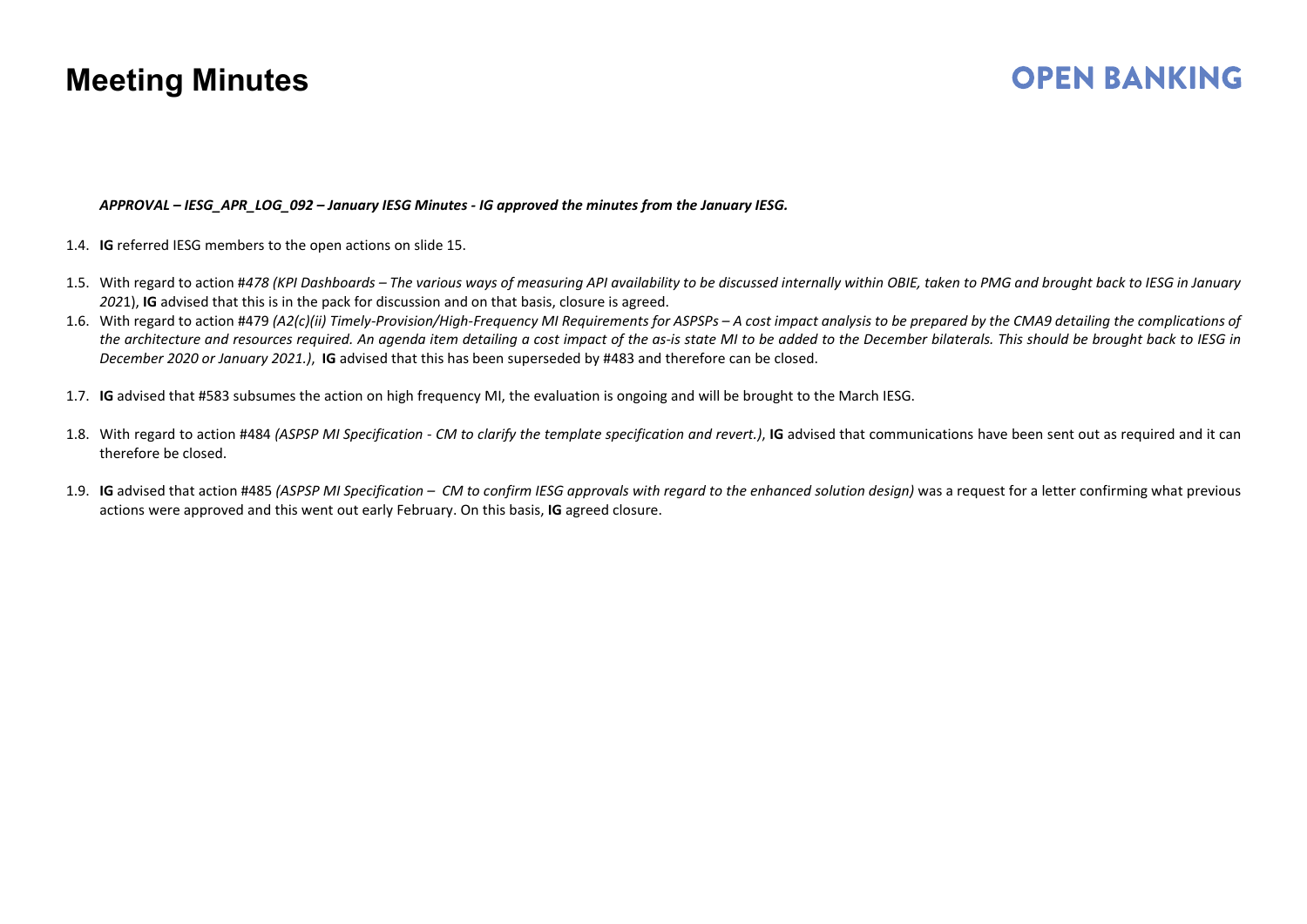# **OPEN BANKING**

#### **ACTIONS**

| <b>Action Number</b> | <b>Date Raised</b> | Owner | <b>Description</b>                                                                                                                                                                                                                                                                                                                                                                                               | <b>Notes</b>                                                                                                                                                                                                                                                                                                                                                                                                                 | <b>Target Date</b> | <b>Status</b> | <b>Date Closed</b> |
|----------------------|--------------------|-------|------------------------------------------------------------------------------------------------------------------------------------------------------------------------------------------------------------------------------------------------------------------------------------------------------------------------------------------------------------------------------------------------------------------|------------------------------------------------------------------------------------------------------------------------------------------------------------------------------------------------------------------------------------------------------------------------------------------------------------------------------------------------------------------------------------------------------------------------------|--------------------|---------------|--------------------|
| IESG_2020_301_478    | 25/11/2020         | EC    | KPI Dashboards - The various ways of<br>measuring API availability to be discussed<br>internally within OBIE, taken to PMG and<br>brought back to IESG in January 2021.                                                                                                                                                                                                                                          | Update $25/02$ – Closure agreed.<br>Update 17/02 - This is included in the pack as agenda item 2.a.<br>Propose to close.<br>Update 19/01 - An internal document has been drafted and<br>will be shared with PMG and TDA, after which it will be brought<br>to IESG in Feb 2021. Carry forward.<br>Update 09/12 - carry forward to the January IESG.                                                                          | 24/02/2021         | Closed        | 25/02/2021         |
| IESG 2020 301 479    | 25/11/2020         | EC/DF | A2(c)(ii) Timely-Provision/High-Frequency<br><b>MI Requirements for ASPSPs</b> $-$ A cost impact<br>analysis to be prepared by the CMA9<br>detailing the<br>complications of the<br>architecture and resources required. An<br>agenda item detailing a cost impact of the as-<br>is state MI to be added to the December<br>bilaterals. This should be brought back to<br>IESG in December 2020 or January 2021. | Update $25/02$ – Closure agreed.<br>Update 10/02 - See action #483 below. Propose to close.<br>Update 19/01 - Impact Assessments have been completed by<br>the CMA9 and on this basis, and further feedback, IG has<br>written to the CMA9 to confirm requirements. OBIE is<br>progressing with the evaluation of a range of options to be<br>brought to IESG in March 2021<br>Update 14/12 - Carry forward to January IESG. | 25/03/2021         | Closed        | 25/02/2021         |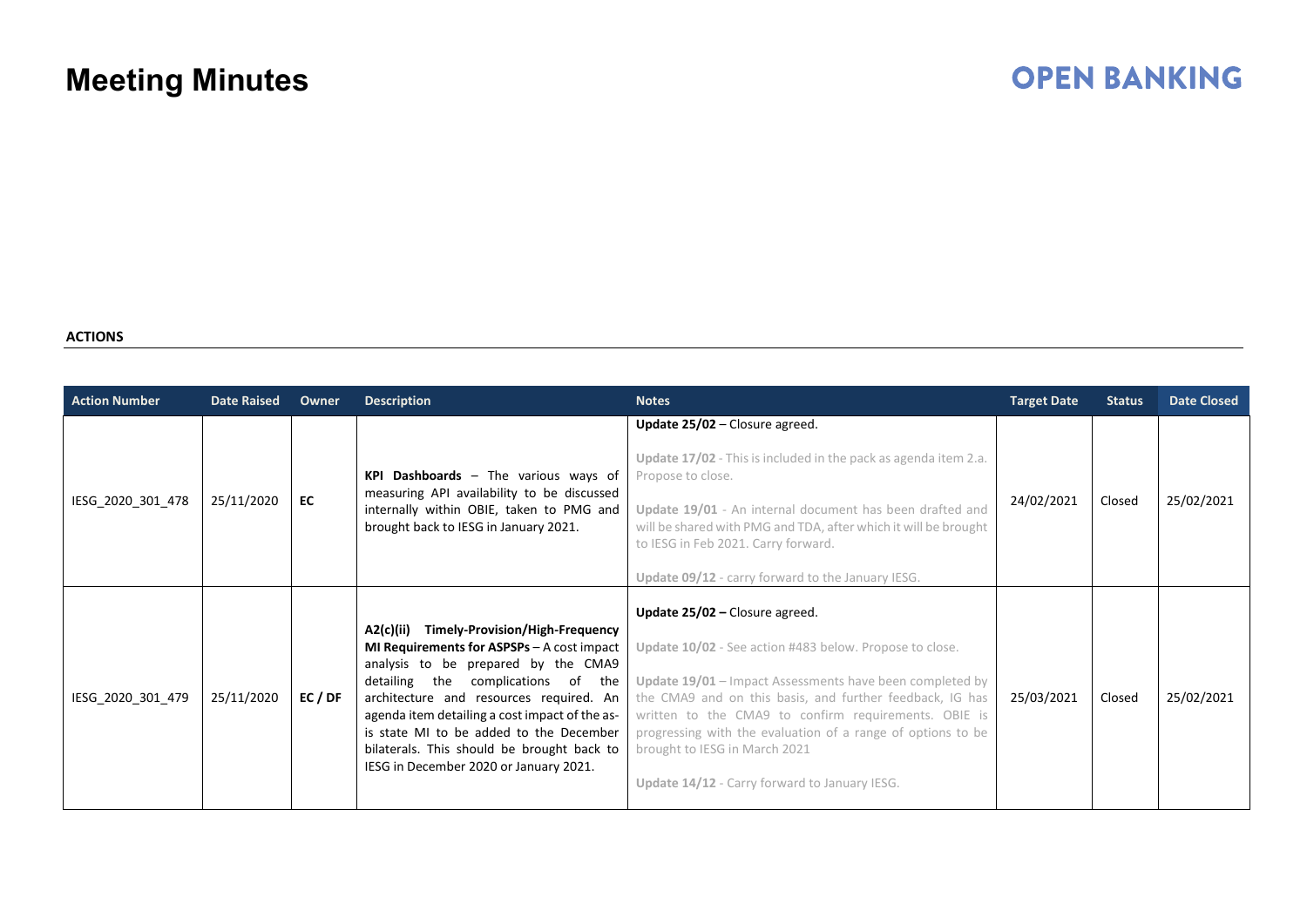# **OPEN BANKING**

|                   |            |           |                                                                                                                            | Update 11/12 - OBIE expecting further information during the<br>bilaterals. Verbal update to be provided at IESG. Propose to<br>close.                                                                                                                          |            |        |            |
|-------------------|------------|-----------|----------------------------------------------------------------------------------------------------------------------------|-----------------------------------------------------------------------------------------------------------------------------------------------------------------------------------------------------------------------------------------------------------------|------------|--------|------------|
| IESG_2020_301_483 | 27/01/2021 | <b>CM</b> | A2(c)(ii) Timely-Provision/High-Frequency<br>MI Requirements for ASPSPs - CM to clarify<br>the scope of high frequency MI. | Update 10/02 – Based on the IA from action #479 and further<br>feedback, IG has written to the CMA9 to confirm the<br>requirements. OBIE is now progressing with the evaluation of<br>a range of options to be brought to IESG in March 2021. Carry<br>forward. | 25/03/2021 | Open   |            |
| IESG_2020_301_484 | 27/01/2021 | <b>CM</b> | ASPSP MI Specification - CM to clarify the<br>template specification and revert.                                           | Update 25/02 - Closure agreed.<br>Update 12/02 – The final version of the MI specs (including the<br>template) has been published and comms sent out to all<br>stakeholders. Propose to close.                                                                  | 25/02/2021 | Closed | 25/02/2021 |
| IESG 2020 301 485 | 27/01/2021 | <b>CM</b> | ASPSP MI Specification - CM to confirm IESG<br>approvals with regard to the enhanced<br>solution design.                   | Update 25/02 - Closure agreed.<br>Update $05/02$ - This was confirmed in the letter from IG to<br>CMA9 on 05/02. Propose to close.                                                                                                                              | 25/02/2021 | Closed | 25/02/2021 |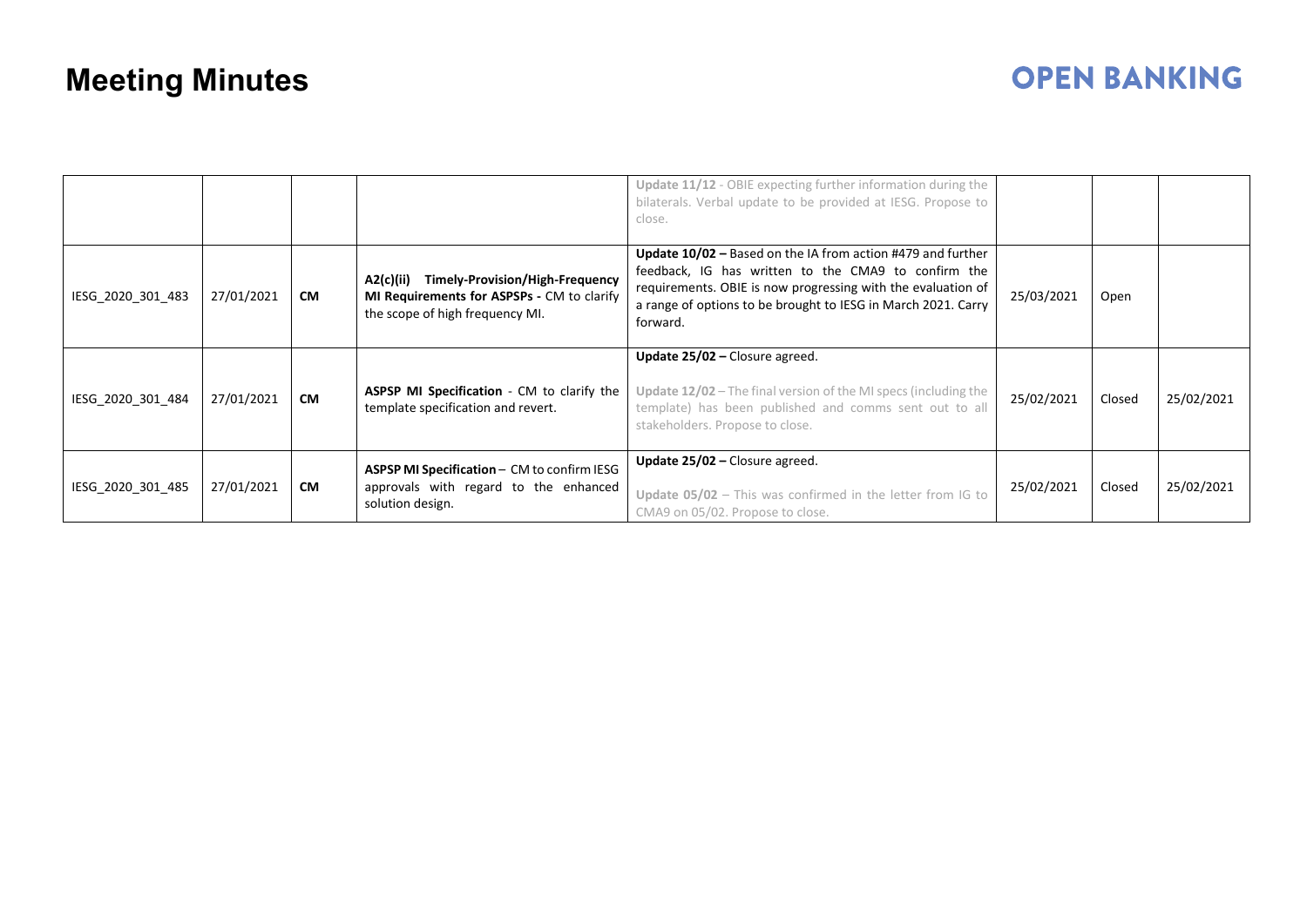## **OPEN BANKING**

#### **1.c PROGRAMME UPDATE**

- *1.c.i OBIE STATUS REPORT*
- 1.10. **IG** moved IESG members on to the programme update on slide 17 and handed this over to **EC**.
- 1.11. **EC** asked IESG members to note a slight change to the current and forecast dates for some workstreams. **EC** stated that the CEF and the actual report will be issued in the near future, hence the forecast is green.
- 1.12. **EC** stated that the Standards has slipped to red. **EC** wanted to make a point that there are things that are beyond the OBIEs direct control which influence this – work on P15 is dependent on the FCA consultation conclusion. In terms of the slippage around the CRM / CoP, **EC** stated that these are heavily influenced by external factors – LSB, Pay.UK and the PSR. EC stated that progress is being made on those aspects and indeed on the customer protection working group influences the timing around the final report and recommendations out of sweeping. **EC** was pleased to announce that all the impact assessments have been received from the CMA9 and other recommendations will be ready going forward.
- 1.13. **EC** paused for questions.
- 1.14. **IG** stated that for a decent period of time, the status update has been green and amber; and whilst it has gone red in some situations (external factors and dependencies and some internal), **IG** has asked for a best estimate of where the Roadmap items are as there is a sense from the RAG status but not a full forecast. **IG** stated that he would like to share this with IESG once the team has had a chance to refine that.

#### *ACTION - IESG\_2020\_301\_486 - OBIE Status Report - The trustee has requested that EC should produce an up to date / latest view against the current plan on a page. This will then be shared with IESG members. Due Date – 25 March 2021.*

- 1.15. **SW** requested an update on a change request that was raised by NatWest; this is pertaining to an API feed for contact information at the directory. SW explained that NatWest has struggled with participant contacts in the ecosystem, adding that it has not appeared at TDA just yet.
- 1.16. **EC** stated that the change request will go through the PMG process and will not be applicable to TDA yet, the CMA9 would need to opine on that Change Request and whether they support it. **EC** stated that there will be technical and GDPR work to do on this. **EC** added that the process for the Change Request will run its course as normally does through PMG and this would then be factored into the plan should all the CMA9 support it.
- 1.17. **SW** explained that this is a prerequisite for a successful and functioning ecosystem. **IG** stated that the process is laid out and asked **EC** for assurance that it will be dealt with. **EC** said may not be decided at the next PMG but will be discussed and decided upon at the following one.

#### *ACTION – IESG\_2020\_301\_487 - EC to check the status of the change request pertaining to an API feed for contact information put in by NatWest Groups and update SW. Due Date – 25 March 2021.*

1.18. **MCH** stated specifically in relation to the OBIE status update that he has been thinking about the definition of implementation and plainly, one component of implementation is completion of all the items on the Roadmap. **MCH** was conscious that there appears to be a lot of intense activity in preparation for 31 March 2021 and wanted to ensure that there is an appropriate linkage between an implementation by route and an implementation to bring about the efficacy of open banking as contained in the CMA Order. **MCH** wanted to note that the team are here to bring about the implementation of an Order which is looking to bring about a particular set of outcomes, not just an exercise in doing certain things; **MCH** worried about a disconnect which leads to the uncertainty of the transition of the OBIE. **IG** thought this was a fair point, stating hence needing the latest estimate of the items and when these will be delivered.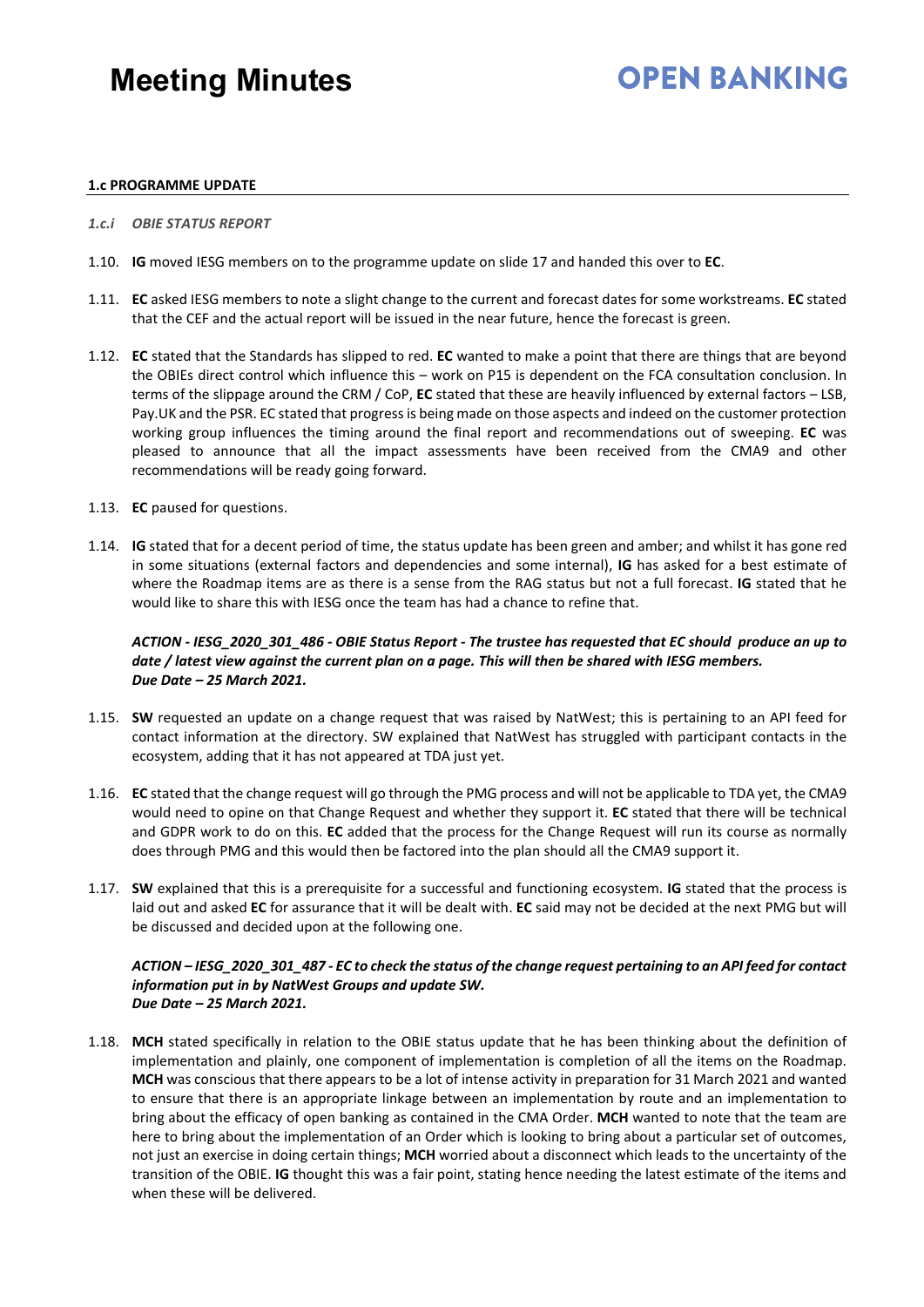1.19. **MC** thought it was understandable why some of these elements have gone red and there is congestion. **MC** wondered if there is a need to prioritise the phases in a collaborative way as Nationwide has similar concerns about what the next few months look like. **IG** thought this approach sensible, stating that there is an element of everyone scrambling to meet deadlines which will not make for quality delivery and the first stage is to get a good understanding of current status. **IG** stated that at that point there will be a reflection and way forward will be determined.

**OPEN BANKING** 

#### *1.c.ii CMA9 IMPLEMENTATION UPDATE*

- 1.20. **IG** moved IESG members on to the implementation summary on slide 18, the CMA9 implementation update.
- 1.21. **EC** did not have a lot to report. The key things to draw out 3.1.7 plans are beginning to come in, these are not complete yet, but the organisations that have not are well on track to firm those up. **EC** stated that the long standing on RJID with Barclays has gone green with a completion date in April.
- 1.22. **AT** explained that the OBIE continue to work closely with the firm who are carrying out wider communications at the moment. **CA** was invited to comment but had nothing else to add.
- *1.c.iii CMA9 CERTIFICATION UPDATE*
- 1.23. **IG** moved on to the conformance dashboard on slide 19 and invited **AT** to give an update.
- 1.24. IG stated that over the course of February and March, there's a chance that other firms are going to go from green to blue.
- 1.25. **AT** was pleased to see continuing progress with the CMA 9 on certification, for example LBG are on track for delivering the additional payment types for refund functionality which will allow conformance to the latest spec 3.1.6. FAPI deployment is also now live and they are continuing their work with TPPs to ensure they are moved across to FAPI compliant APIs.
- 1.26. **AT** explained that for NatWest, as of this week (w/c 22 March), they have delivered their uplift to 3.1.6. and looking forward to verifying their results in due course.
- 1.27. With regard to HSBC, **AT** explained that they have moved from green to blue for HSBC business CEG, as evidence has been provided and reviewed.
- 1.28. AT stated that Nationwide's FAPI forbearance request has been agreed for the end of May (from the end of March) to allow in better support for the TPPS.
- 1.29. **AT** was expecting the remainder over the coming weeks.
- 1.30. **GL** expressed curiosity about the LBG research on customer experience.
- 1.31. **AT** referred to a meeting the next day (26 March 2021) and was happy to pick up with **GL** then. For transparency, **IG** stated that LBG is undertaking some research on PISP flows to see if there are mechanics that improve customer satisfaction and efficiency / conversion, and this is being worked through with the OBIE sitting to review. Depending on the outcome, IG stated that this would be shared with the wider environment.
- 1.32. **GL** asked if the research finds improved methods, whether this would be added to the guidelines. **IG** explained that if the research shows that there is a better outcome possible, then it may well be that it is a requirement to do further research as at the moment it is relatively high level.
- 1.33. **GL** asked whether in the interim they will comply with the current guidelines. **IG** stated that they will adhere to most of the current guidelines. **RR** offered to take this offline. **FR** stated that this is a request that has been made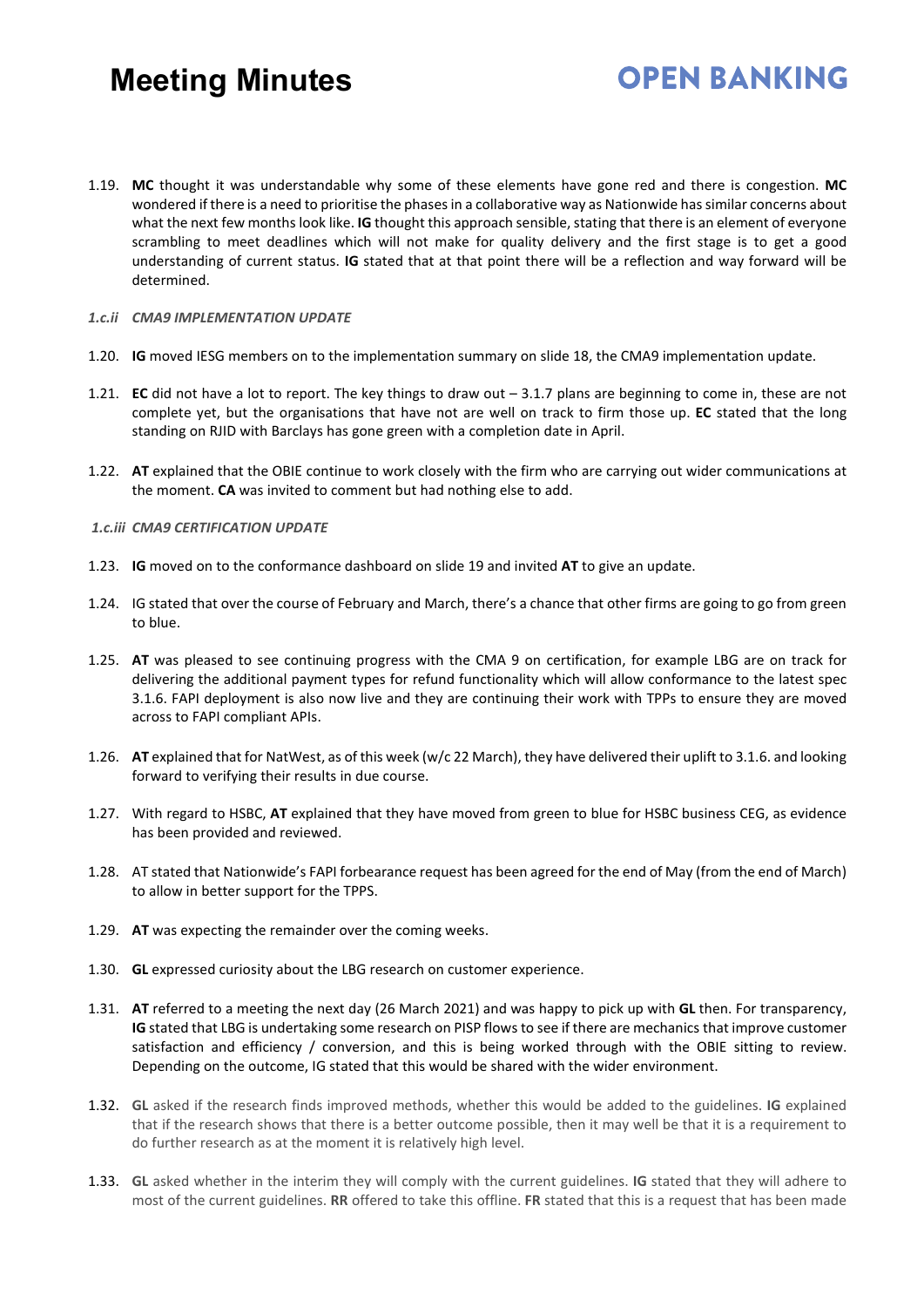# **OPEN BANKING**

some time ago and would like to open up the issue for further debate. **FR** had asked for this for a few years as a consumer representative.

- 1.34. **IG** stated that this is the PISP transaction discussion seeing their balance before executing the PISP transaction. **IG** explained that the team is trying to ensure that there is a good evidence base and an empirical assessment that is undertaken which LBG have sought to do in the first stage. **IG** stated that the outcome of that will determine if this warrants further discussion, and if so, then there is a basis for discussing it and basis for a CR. **IG** apologised if this is coming across at cryptic, it is just that there is a period of time for the research with LBG is undertaking by themselves.
- 1.35. **GL** stated that there is no requirement for an ASPSP to provide this data for PISP, but they do for AISP. **IG** explained that at the moment, the regulations and CEG do not allow customer balance to be shown in the process of the PISP transaction.
- 1.36. **CM** there are two points what the PISP is allowed to have access to and whether or not displaying a screen with balance is considered an obstacle to PSD2 on RTS. **CM** added that the outcome of the research will be useful, but the FCA would need to be aligned.
- 1.37. **FR** has written a paper on this which she will ask **SC** to circulate. **FR** was not completely convinced that parity is clear. **FR** stated that this has been raised as a risk escalated to IESG - digital payments are not being adopted by people because they want more control. FR stated that this is a real opportunity for Open Banking to offer something unique to the payer and think that balance in a merchant journey would be useful.
- 1.38. **IG** there are valid perspectives on all sides of the arguments and regulatory frameworks and restrictions that need to be worked within. Combining with **MC**s comments, **IG** stated that there is so much change and there is a collective need to be efficient as to how these knotty problems are addressed. **IG** added that LBGs research is independent and most welcome; **IG** did not want to have half a debate because no bandwidth to deal with that at the moment and there is no need for debate driven by opinions, instead empirical or analytical backdrop. On that basis, **IG** was happy for IESG members to discuss amongst each other but not to address as a topic.

#### *1.c.iv. Performance Improvement Plans (PIPs) Dashboard*

- 1.39. **IG** moved on to slide 20
- 1.40. **AT** explained the main callout is Marks and Spencer PIS response times which has now been closed post the threemonth monitoring period as these have been within tolerance.
- 1.41. **AT** stated that there are more items in blue where actions have been completed and are now entering a period of monitoring for 3 months – none of these have moved since Jan - meeting with no other new actions having been completed. However, the remaining actions remain on track to be delivered over the coming months.
- 1.42. **AT** stated that the clock has been reset the clock for AIB, Nationwide and HSBC.
- 1.43. **IG** was pleased with progress.

#### *1.c.v KPI DASHBOARD*

- 1.44. **IG** moved the agenda on to the KPI dashboard on slide 21, inviting **EC** to comment.
- 1.45. In terms of availability, average response times and the ratio of successful API calls, **EC** asked IESG members to note a minor deterioration which relates to coming out of the protection period.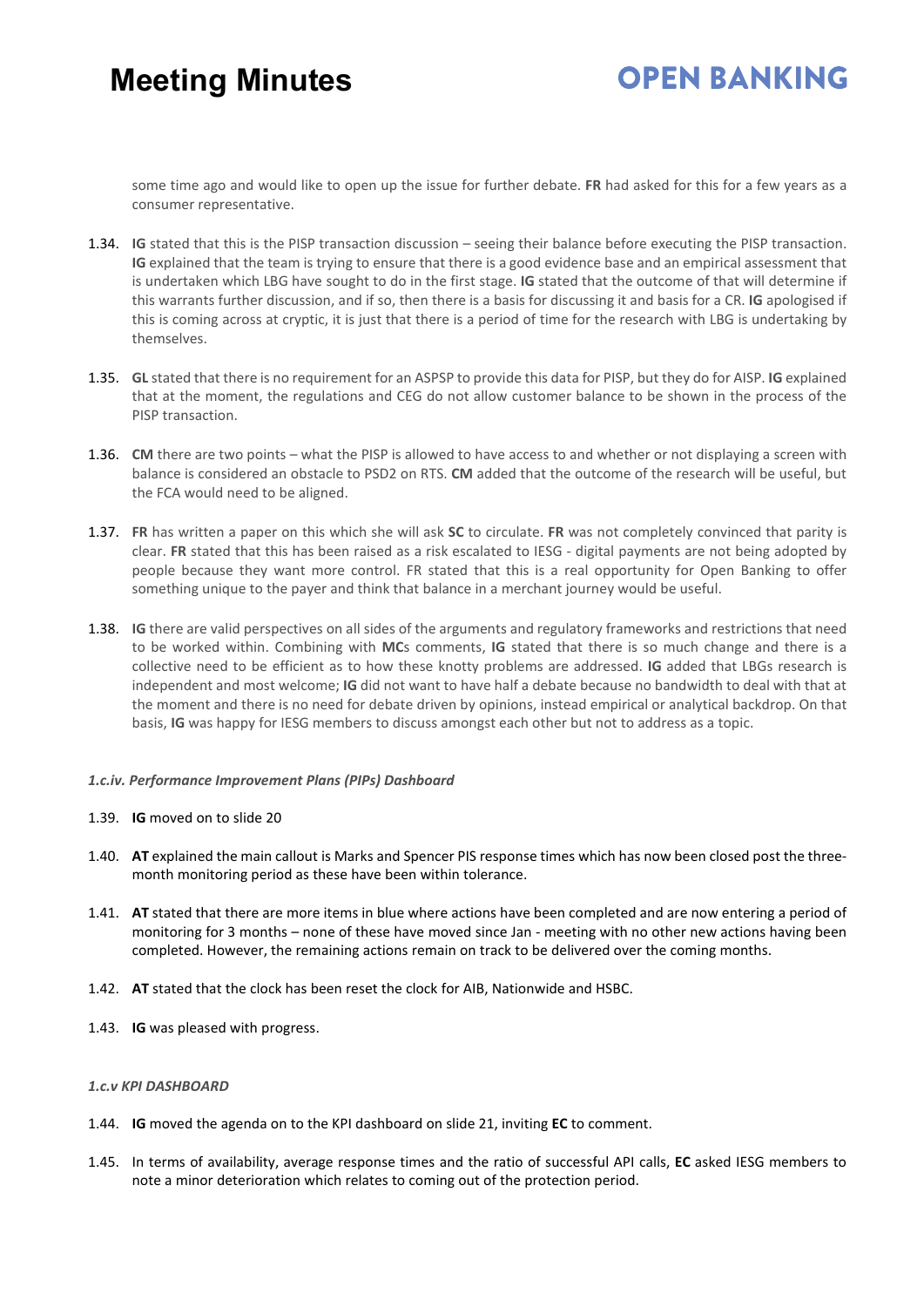# **OPEN BANKING**

- 1.46. **EC** stated that although there has been growth, a number of high volume TPPs are beginning to optimise their journeys with the ratio and nature of API calls and so these will naturally be optimised over time which will be seeing in February and March results. **EC** stated that this is good for the CMA9 and also for the TPPs.
- 1.47. **MC** stated that optimisation has significant and positive implications for a bunch of scaling activity which needs to be done across infrastructure. **MC** asked if there is any aggregate opportunity that can be fed into those plans. For example, if there was a 10% efficiency gain across the TPPs in reducing number of calls, flattening of peaks, etc that would have a significant impact. **EC** thought this was nuanced to individual TPPs and there are no guidelines that is uniform to all. **EC** was happy to share thoughts through PMG or bring back to IESG as a paper. **IG** thought this was a sensible suggestion and worth thinking about.
- 1.48. **EC** stated that there are a number of TPP propositions which are going to drive growth in the short medium term which will create proof points for the use of payments and there are a number of TPPs with similar propositions. From a forecast point of view, **EC** compared this to a hockey stick moment and in the context of 3 – 5 years, there will be significant growth and this year will be seen as a baseline.
- 1.49. **IG** asked **EC** how this request would be shared with IESG and potentially putting it through the dashboards reporting payments growth. EC suggested that this is taken through PMG with the CMA9 and bring back as a proposal to IESG.

*ACTION – IESG\_2020\_301\_488 EC to think about how payment growth can be reported (potentially through the reporting dashboards). This will be taken through PMG, discussed with the CMA9 and brought back as a proposal to IESG.* 

*Due Date – 25 March 2021.* 

#### **2.a Availability measure and reporting in KPI Dashboard**

- 2.1. **IG** turned to 2.a on slide 22 stating that the topic of availability and definition has gone back and forth for a while, the strict definition on the MI has been fixed but the topic has been discussed and it is an opportunity to bring this to IESG. IG stated that it has been discussed at TDA and there have been discussions on whether it should go to PMG.
- 2.2. **CM** stated that the way availability has been calculated has remained static. Information from the CMA9 has been obtained on a monthly basis. This aligns to how firms are expected to report in terms of the RTS PSD2. CM stated that a change request has been received from HSBC based on low usage endpoint. CM added that an analysis has been ongoing since September 2020 and there was one month where figures were skewed, however, there is little difference in the stats.
- 2.3. **CM** stated that a couple of options were tabled based on the volume of APIs per endpoint normal vs weighted and the preference from the TDA upon a vote was to keep the existing calculations as they are – if there are specific outline endpoints that have a low availability, this might bring it down.
- 2.4. **CM** stated that the recommendation is to keep the way availability is measured as is and then keep a watching brief and in the event of an unfair measurement, it can be brought back for review.
- 2.5. **IG** stated that the team have quantified, and it is in the spirit of trying to prioritise and address the relevant things, the conclusion is to leave as is but continue to monitor.
- 2.6. **IG** stated that this has not been tabled as a decision to be made but was keen to hear from participants. **IG** did not think the OBIEs position was contentious.
- 2.7. **SW** wanted to explore the weighted average a little bit more offline. **SW** stated that customers do not use corporate banking services at the weekend. This impacts availability figures when one looks at the weighted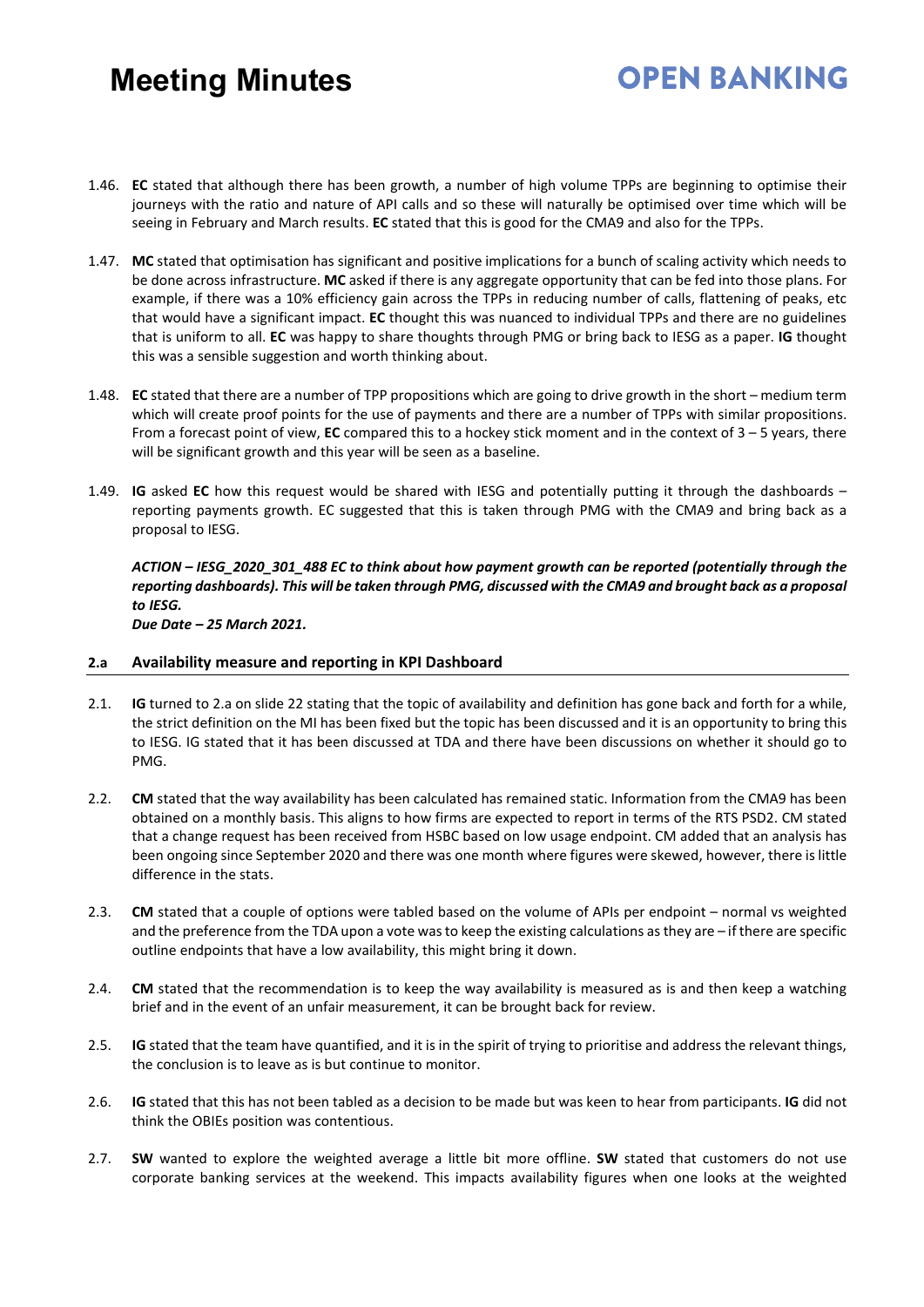# **OPEN BANKING**

average (planned and non-planned). **CM** asked if **SW** currently reports stats on availability by endpoints, separating corporate vs non corporate. **CM** thought this would give a clearer picture.

- 2.8. **MC** wanted to start with the definition of weighted average as it creates a bigger difference than the data showed. MC stated that the PSD2 definition is more in line with the weighted average which needs to be revisited. **MC** emphasised the need for one version before further discussions around this continue. **MC** stated that it should be one definition that everyone recognises and signs up to.
- 2.9. **CM** stated that the request from OBIE is on a per endpoint basis. **MC** stated that the CMA9 are reporting two periods of availability and there should be one measure of availability. **IG** stated that there is not one unique measure of availability. **MC** stated that it is more aligned to weighted average and this is specifically because PSD2 requires a measurement of parity and this is the closest way. **MC** wanted a single metrics of availability and wanted to understand the FCAs opinion on this, adding that the Roadmap calls for consistency.
- 2.10. **RR** did not think it is helpful to report different things to different agencies. **RR** stated that availability is being recorded regarded which gives a false sense of parity and noting unavailability when it is planned unavailability is not a fair representation.
- 2.11. **HP** stated that the Roadmap item requires a consistent availability measurement.
- 2.12. **GL** had sympathy for the ASPSP views shared here and was keen to see either a levelling up or levelling down. **GL** was not sure of the right answer is for where the two benchmarks from PSD2 an Open Banking are in terms of reporting, but having inconsistency is not ideal.
- 2.13. **IG** stated that in an ideal world, there would be consistency, but the concern is that metrics does not allow for consistency on measuring availability. IG stated that there might be a public version of what availability means. I**G**  thought that there might be a case for highlighting high volume endpoints that are crucial to customer journeys even though they are not high-volume endpoints. While this is not published on the website, **IG** thought this could become something that the OBIE requests from the CMA9 on an ongoing basis.
- 2.14. **GL** suggested that the FCA need to be consulted on this, preferably with a unified view from other stakeholders. **GL** added that creating one set of metrics for any entity goes up because of having to add multiple and complex entities is more expensive. If there was a way to get this sorted out to the benefit of all parties.
- 2.15. **IG** was clear that this needs to be brought back to IESG.
- 2.16. **IG** asked **CM** to include an FCA view of availability when bringing the paper back.

*ACTION – IESG\_2020\_301\_489 - Availability measure and reporting in KPI Dashboard – CM to investigate the discrepancy between measurement according to the FCA as opposed to the OBIE. Due Date – 25 March 2021* 

#### **2.b Customer Evaluation Framework Report & Forward Plan**

- 2.17. **IG** introduced slide 35 describing it as a light update.
- 2.18. **AA** explained that an expert advisory group meeting was held in order to put the draft CEF report together and it has now been finalised. **AA** stated that the big question is for IESG to approve the next steps. **AA** stated that the first phase has limited information, whereas the next will include some awareness research.
- 2.19. **MCH** wanted to remind everyone of the importance of this as a Roadmap item. **MCH** was happy to see a time plan. MCH stated that it needs to ensure that the things that go to the efficacy of the remedy do not drop off and to ensure that this delivers better outcomes.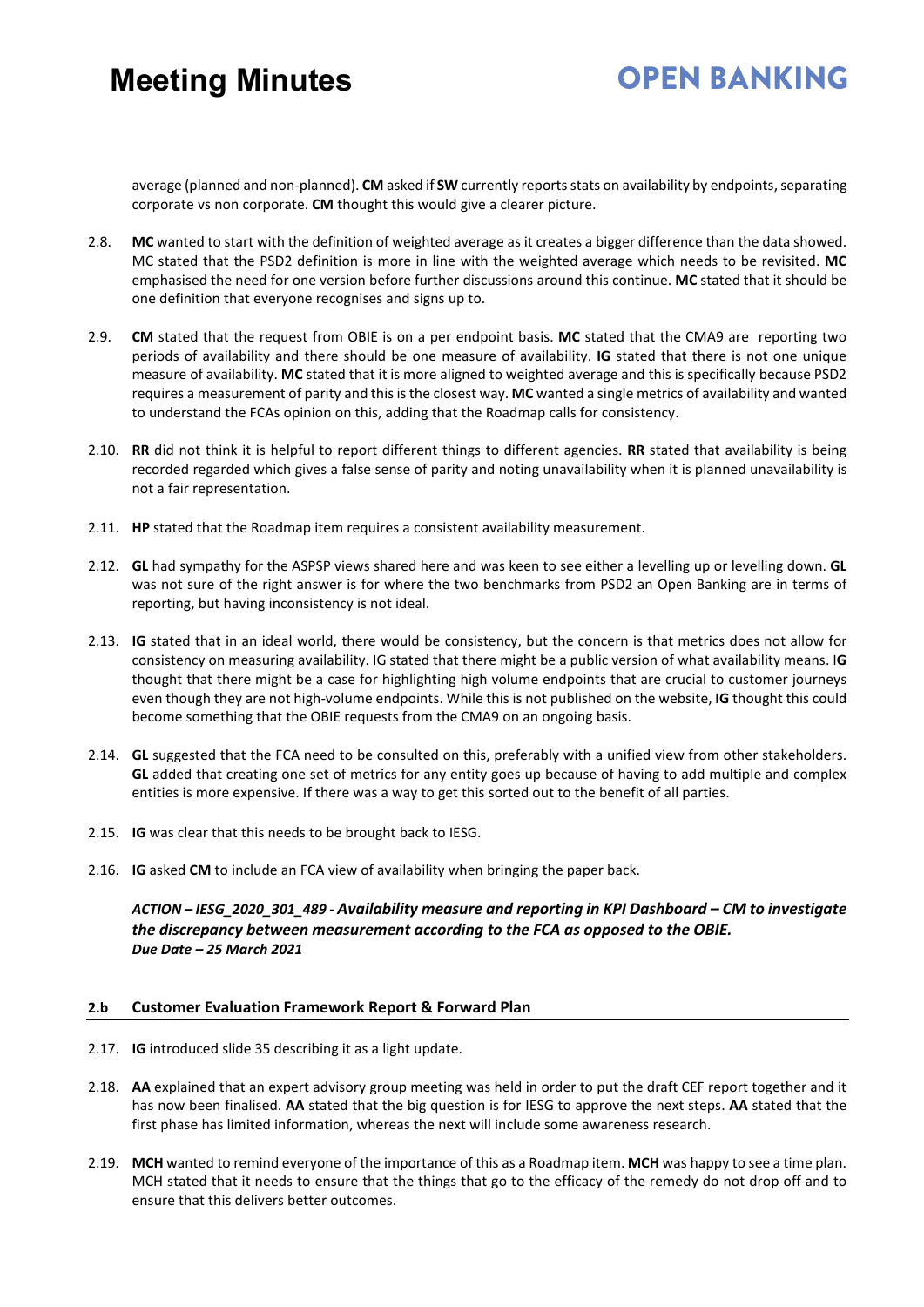### **OPEN BANKING**

- 2.20. **BR** noted that the point is noted and precisely what the CMA would be aiming to pick up in the consultation.
- 2.21. **IG** there is a pack to be distributed to IESG members in the next week or two as opposed to waiting for the next IESG.

#### **2.c A7 RCA on Consent Success – plan to end of Roadmap item**

- 2.22. **AA** introduced slide 37 A7 Root Cause Analysis.
- 2.23. **AA** did not have much on this, stating that the draft report came to the last IESG and is being finalised with the aim of distributing this by the end of the week. **AA** stated that whilst the timetable says that this Roadmap item will complete at the end of this month, not all the actions will.
- 2.24. **IG** confirmed that this plan should be published on Friday. **IG** asked people to get recommendations back in accordance with the time set out.

#### **2.d A2(d) - Open Banking Standards Relating to Confirmation of Payee (CoP) and the Contingent Reimbursement Model Code (CRM)**

- 2.25. **AA** introduced the Open Banking Standards relating to CoP and CRM on slide 38, stating that this is an item to understand the position of Open Banking PISPs in relation to CoP and CRM. AA stated that the difference between this Roadmap and others (as discussed in EAG) is that it may result in a change to the Standards or recommendations to LSB. AA stated that this is in consultation at the moment.
- 2.26. **RK** took over, stating that the consultation is ongoing and due to close on 01 March at 5pm, there is an online survey available to get feedback. RK advised that collation of feedback is in progress; the intention is to come back to IESG in March with some observations, conclusions and draft recommendations – these will comprise of recommendations to Pay.UK and LSB) and proposals to develop draft standards to support the implementation of CoP and CRM.
- 2.27. **RK** stated that the full recommendations will be presented to IESG in April with an informed view of what the standards should look like. This will be subject to further consultation processes.
- 2.28. **AA** opened the floor to questions.
- 2.29. **HP** asked how user experience and what is best for user flow for CoP and liability framework discussions.
- 2.30. **AA** stated that this is one question that the EAG is discussing. Possible customer journeys were put to EAG and some would require liability acceptance which might involve rules. **AA** stated that it is not yet clear the extent to which this may be necessary. **AA** added that there are different user cases and journeys around CoP – if the payee is known to the PISP, it may be that the immutable payee details reduces the likelihood of a mismatch in CoP because the merchant facing PISP knows the details so there should be a match. **AA** agreed that there are idiosyncrasies, but if this is accepted, then the demand for a PISP will be involved which will reduce liability and so the EAG is trying to explore this. **HP** stated that the hypothesis is that this is necessary, adding that there is a need to be agile and addressing the risks. RK stated that in terms of resolving some of these issues, there is an emerging thought that the sharing of data between the PISP and AISP poses a risk. In terms of CoP, **RK** stated that the onboarding and validation of the payee acts as an alternative to CoP. **RK** stated that some of these are covered in the research that has been done.
- 2.31. **IG** asked **RK** to introduce the guests. **Jesper Akesson**, **John Gathergood** and **Emma Lovell** of the LSB also joined.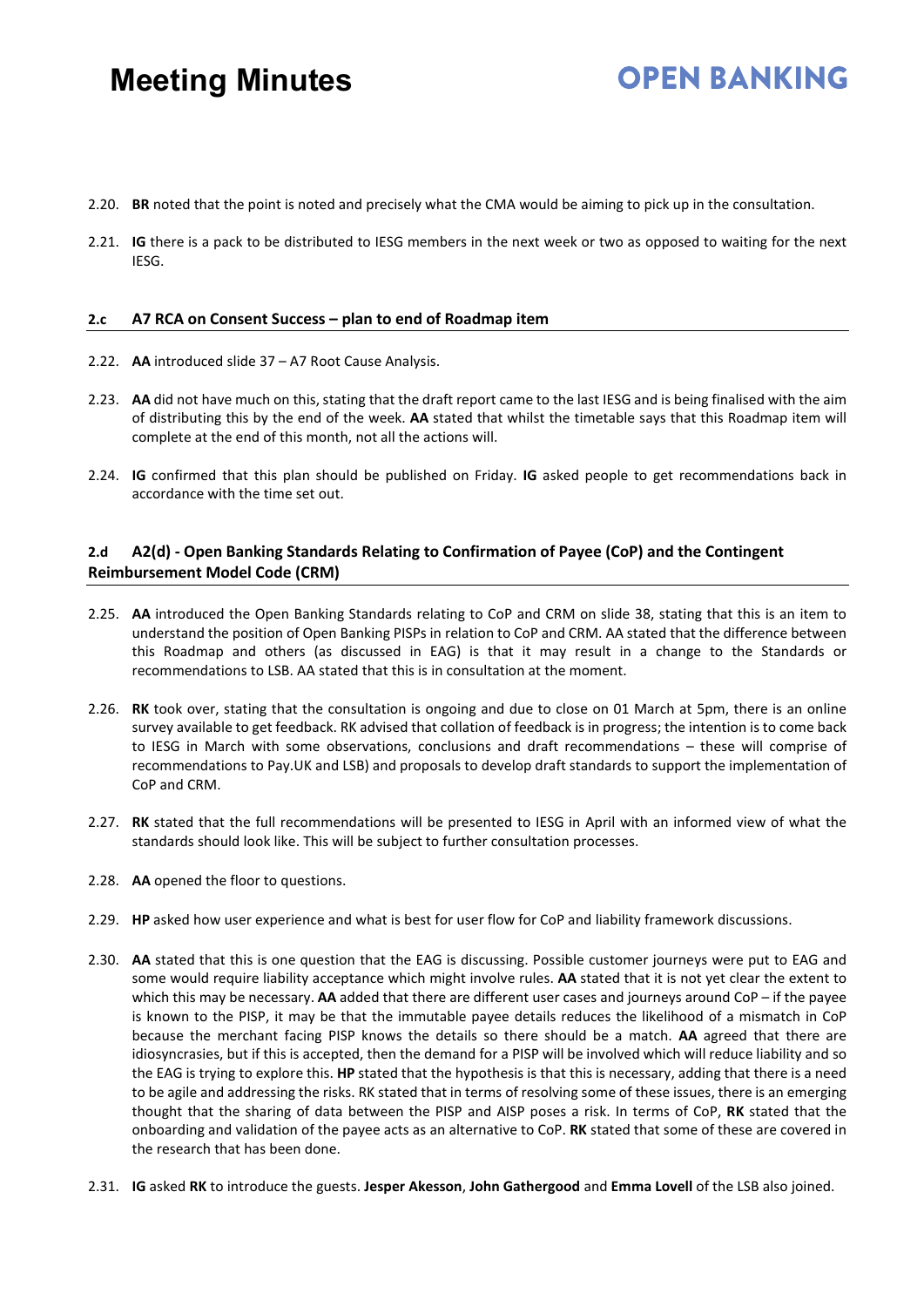2.32. **Jesper Akesson (JA)** presented – *'Using behavioural insights and experimentation to prevent APP Fraud'*. **JA** explained that a more detailed deck was shared previously on findings and messages used for this experiment. **JA** stated that two experiments were conducted on reducing the prevalence of App fraud – the first focussed on how changes can be made to mobile banking journeys to reduce App fraud without causing side effects, while the second focussed on how to use CoP/CRM warnings. Both experiments were designed in similar ways using an online survey with hypothetical scenarios. Some scenarios were fraudulent and others not and experimenters were sent to an app to try to cancel the payments with incentives comparable to real life scenario using money rewards.

**OPEN BANKING** 

- 2.33. **JA** shared detailed results of the experiments. *(Note – an analysis of the results can be found in the deck. Please reach out to SC to obtain a copy).*
- 2.34. **IG** thanked **JA** for the presentation. **IG** thought the analysis was rigorous, comprehensive and appreciated the academic effort that went into this work. **IG** stated that the wider document has not been shared with IESG and asked people to approach **RK** and **AA** for that directly. **IG** thought that this would provide food for thought for questions.
- 2.35. **RK** invited **John Gathergood (JG)** to give a perspective on how this fit in with other similar pieces of work that he has conducted. For the attendees on the call, **IG** asked if they could put their questions forward.
- 2.36. **JG** thought it was interesting to see innovative work in this space as the standard scenario in the market takes time to achieve optimisation. **JG** stated that this shows the power of using behaviours for this activity.
- 2.37. **GL** enjoyed the presentation and wondered who the presentation had been made available to vis a vis other partners – LSB, Pay.UK or just Open Banking. **GL** wondered if this evidence had been relayed to a wider cohort. **RK**  worked closely with the Pay.UK and it is particularly relevant to the LSB (**Emma Lovells (EL)** team). **RK** stated that an extended piece of analysis conducted jointly will be circulated in due course.
- 2.38. **TS** stated that this is lovely piece of work and intuitive. **TS** wanted to understand the limitations of the process and to repeat the general point – a wider policy issue. **TS** stated that on limitations, it assumes that the person has some doubt about the transaction. In terms of **TS**'s question on inherent limitations, **JA** explained that there will be different types of people upon exposure to fraudulent behaviours. **JA** stated that some are convinced sufficiently to go through with a fraudulent transaction but with a small prompt, might change their minds so whilst it cannot be completely stop, it might eliminate some of it. **RK** stated that the experts described that the fraudsters use behavioural processes to put people under pressure and so the calls to actions was not to cancel the payment but to save the payment details. The suggestion that further checks should be made to the individuals is an effective intervention.
- 2.39. **FR** found the research very helpful and was pleased to see the call to action.
- 2.40. **EL** echoed the comments from earlier, stating that it is an excellent research and from the LSB's point of view, it aligns to the work being done on CRM / CoP principles. With regard to warnings, the design was explored in detail. **EL** stated that the findings will be built into the LSB codes because it is a question that they keep getting asked and looking forward to much more work being done. **IG** thanked **EL** for the collaboration, stating that once the determination of what CRM should look like, OBIE will be incorporating it.
- 2.41. **GB** returned to **HP**s points on the PIS merchant use case. CoP is not particularly relevant for this use case but for pure to pure, it becomes a relevant thing for TPPs to use. **GB** stated that there is an appetite for a CoP API. GB reiterated an agreement for merchant use case.
- 2.42. **AA** thanked the guests for the research and asked **RK** to give a status update on emerging themes so far, including questions for the group.
- 2.43. **RK** stated that the validation of payee accounts acts as the mitigant and reduces the incident of mismatch when the account has been set up correctly. To avoid process point, **RK** stated that the group wants the appropriate tagging of those warnings that are risk related. **RK** stated that the research highlights the importance of a more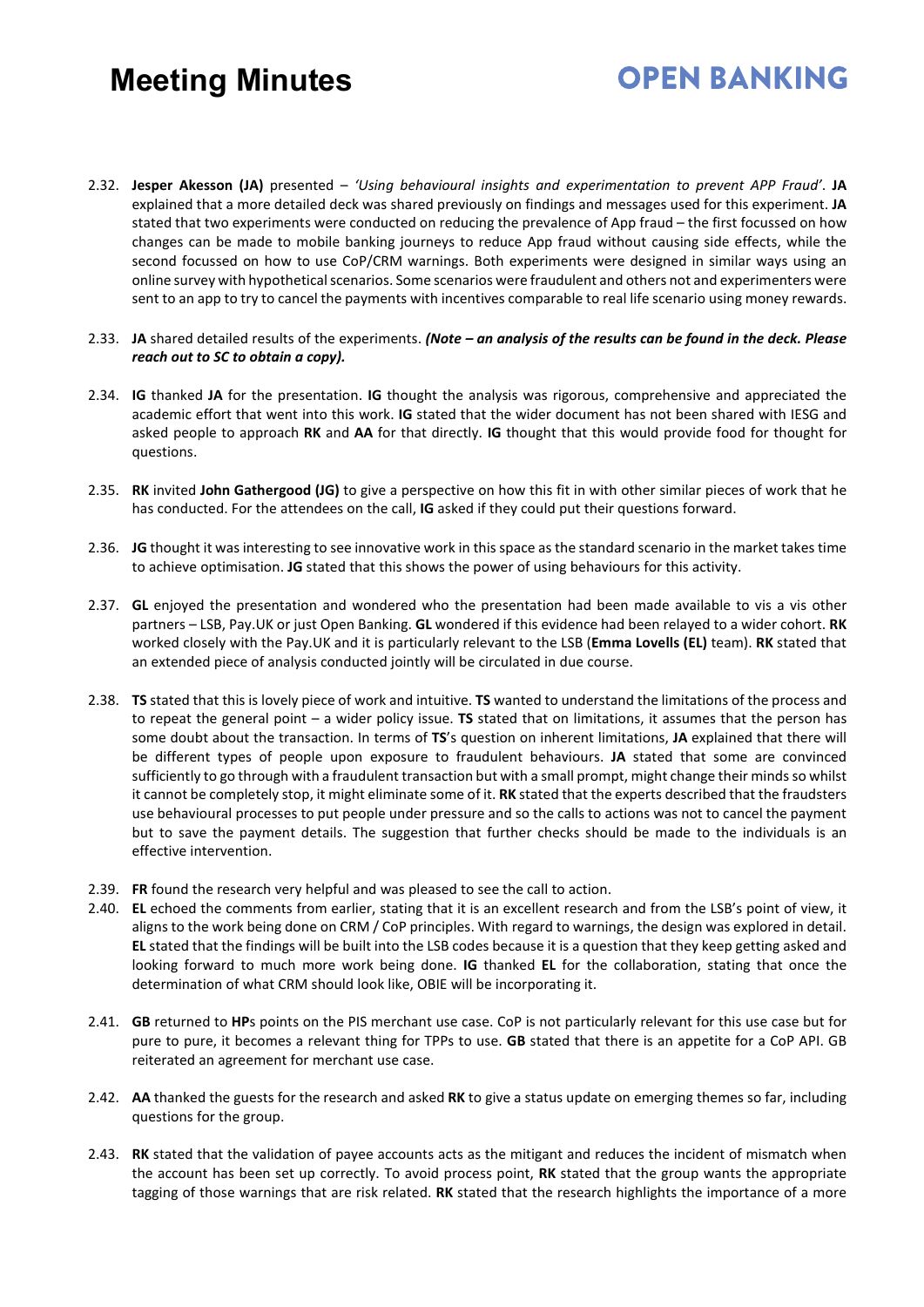### **OPEN BANKING**

targeted approach which feeds into designing better processes as to when and how the effective warnings are presented.

- 2.44. **GL** stated that the work that has been done on CoP is a massive step in the right direction but it is not the whole solution, adding that the end solution will be when digital identity is sorted and the end customer is brought into the framework.
- 2.45. **MC** thought the question is in the middle of all the prioritisation, where does clarity fall? **MC** was in favour of focussing on something precise and specific or pressing the pause button. **AA** took this on board.
- 2.46. **IG** thought that this is getting to a stage where there is sufficient information to put the bare bones of what should be seen in a CRM / CoP situation together.
- 2.47. **HP** stated that HSBC would like the ability to affect the ability to implement customer warnings and CoP. The timescales need to be taken into consideration. **HP** was keen to see the CEG and standards work progress, hence time is of the essence.
- 2.48. **SW** was in the same position as **HP**. **SW** would like to see all their channels up to the same level when it comes to warnings and confirmation of payee.
- 2.49. **IG** found this useful and was happy to continue to take views.

#### **2e End User Risk Committee (EURC) Update**

- 2.50. **IG** introduced EURC update paper on slide 40 and handed over to **AA** and **RM. AA** explained that this is an extract of the last register and in this session, the biggest risk is around the consumer protection for which an EAG has bene set up.
- 2.51. **RM** introduced the three key areas for discussion process update, a key risk and a governance update .
- 2.52. In terms of process, **RM** stated that 7 risks were raised, 2 were issues and the issues were around exclusion (not risks that OBIE can manage) ked if the group wants EURC to continue and if there are any points for improvement. RM stated that the key issue is around consumer protection – the potential gap that financial services provider is giving a level of protection. RM explained that the consumer protection EAG consists of a wide range of stakeholders – FCA, LSB, FCA, participants in the ecosystem – PISPs, merchants, etc.
- 2.53. On process, **RM** stated that an approach to dealing with the risks has been identified. **RM** stated that the next challenge is how to orchestrate the next environment so that these activities can take place.
- 2.54. On governance, **RM** stated that the EURC had no specific asks because this is a key risk and there is no process to manage it and now that all the risks have been identified, a summary report is being produced. **RM** explained that the key question is whether this forum should continue.
- 2.55. **IG** summarised one important risk raised has been raised which is being dealt with by the Consumer protection working group. In terms of timelines, **IG** stated that the EAG will meet twice more and then a report will have to be written by himself and Chris Hemsley at the end of it. The moment that the group is comfortable that they have landed some concrete views, it will be shared with IESG. On the governance, IG stated that a view should be taken on what is the requirement of the EURC – what next?
- 2.56. **MCH** wanted to unpick the relationship between EURC on the one hand and the consumer protection working group. **MCH** stated that the EURC has been set up to identify any conceivable risks with some useful debates. 34 risks have been worked through. This is a novel project where the impact on consumer outcomes are only emerging as we go along. Some of the work on naming and terminology have emerged through that committee and have